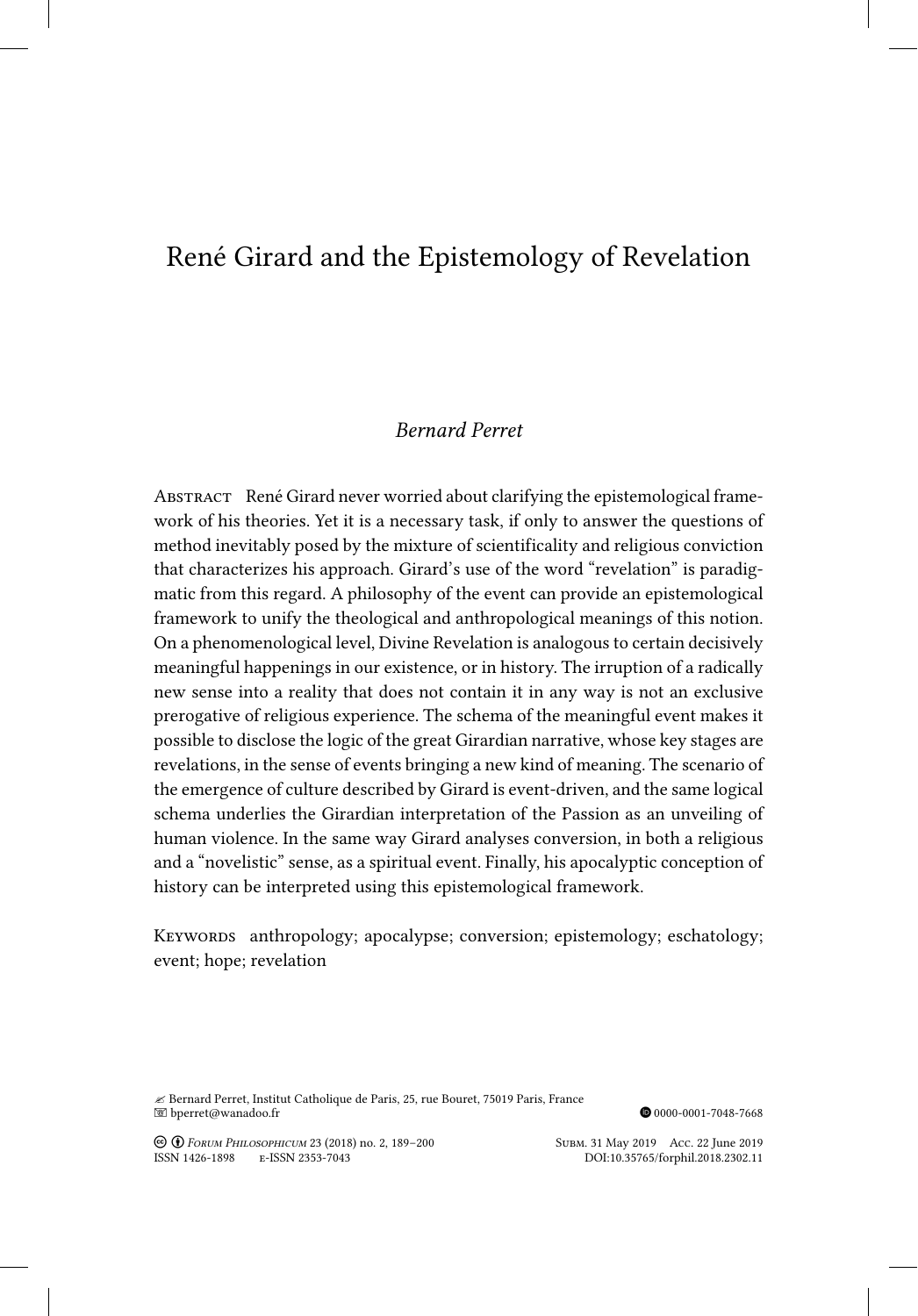René Girard was neither a philosopher nor a theologian, and always wanted himself to be considered an anthropologist. Nevertheless, his work has profound implications for the understanding of the Christian faith. Assuming more and more openly the role of an apologist, he established, over time, some fruitful relationships with theologians, without giving up anything of the primarily anthropological character of his own intellectual approach.

With philosophy, things are more problematic. Girard, perhaps surprisingly, was never concerned with giving a philosophical status to his work, or even clarifying its epistemological framework. One can search his writings in vain for a precise answer, formulated in the language of systematic philosophy, to such questions of method, and concerning the status of discourse, as are inevitably raised by the interlocking of scientificality and religious conviction that characterizes all of his work.

This refusal to plead before the tribunal of philosophy is not simple negligence. As many quotes testify, Girard regarded philosophy with a critical eye, attributing to it, in a global and hyperbolic way, the narrow rationalism inherited from the philosophy of the Enlightenment. His deep conviction was that reason is too dependent on the violent origins of human culture to emancipate itself by its own efforts—hence, for example, its inability to identify the centrality of the victimary mechanism in major literary texts. Judging modern commentaries on Shakespeare's *Julius Caesar* severely, Girard argued:

Our own rationality cannot reach the founding role of mimetic victimage because it remains tainted with it. Narrow rationality and victimage lose their effectiveness together. Reason itself is a child of the founding murder.<sup>1</sup>

The exercising of human reason cannot be dissociated from its cultural context, and, for Girard, culture is sacrificial in its essence, subject to the influence of a crowd which functions according to scapegoating mechanisms. Girard certainly did not deny science, but he thought that its development would not have been possible without a new way of looking at victimary practices:

The scientific spirit cannot come first. It presupposes the renunciation of a former preference for the magical causality of persecution so well defined by the ethnologists. Instead of natural, distant, and inaccessible causes, humanity has always preferred causes that are significant from a social perspective and permit of corrective intervention—victims. In order to lead men to the patient exploration of natural causes, men must first be turned away from

1. René Girard, *A Theatre of Envy* (Leominster: Gracewing, 2000), 208.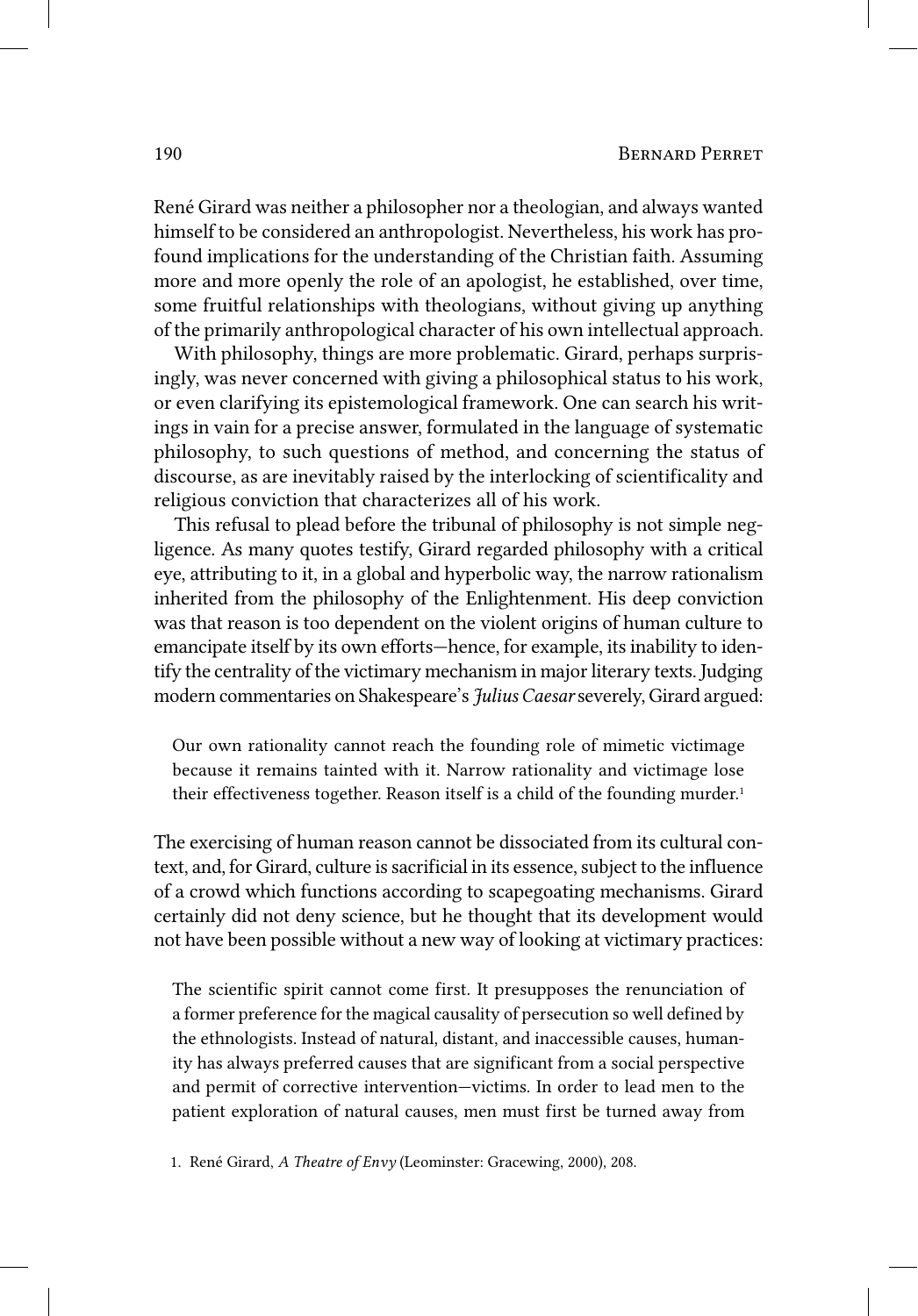their victims … The invention of science is not the reason that there are no longer witch-hunts, but the fact that there are no longer witch-hunts is the reason that science has been invented. 2

## From Anthropological Revelation to Divine Revelation

Whatever good reasons Girard had for challenging the pretensions of philosophy, they cannot invalidate the philosophical enterprise as such. Examining Girard's ideas from a philosophical point of view is an inescapable task, if only to clarify the epistemological status of the different languages and registers of argumentation he mobilizes. The question arises especially for the word "revelation," used by Girard in two hardly compatible meanings. When he speaks of "Christian revelation," he gives this term its usual theological meaning: that of a self-revelation by God giving access to truths that human reason is unable to discover through its own forces. In addition to this first meaning, Girard on many occasions uses the word "revelation"—or "unveiling," which is almost synonymous—in the sense of a discovery giving access to a rational understanding of anthropological facts.

Girard was not at all embarrassed by this duality—on the contrary. As we have just seen, the articulation of the two levels was perfectly clear for him: the anthropological revelation was made possible by spiritual revelation. Still, there is something unsatisfactory about this cognitive dualism. It is hard to see how such very different kinds of knowing can coexist without rivalry. A sort of meta-discourse is needed here, a framework of encompassing rationality that unifies these different forms of access to reality.

#### Meaning as Event

Given the very logic of Girard's anthropological discoveries, one might well think that a philosophy of the event could provide such a framework. Before proceeding further, however, the limits of the present argument should be emphasized. First of all, it is based on a fact of experience, which is that all human existence is characterized by events creative of new meanings. Now on the one hand, this "logic" lies at the heart of the Christian message, which the idea of Revelation expresses perfectly, while on the other, applied to humanity's cultural and spiritual development, it underlies the mimetic anthropology of René Girard. It thus provides a suitable framework

<sup>2.</sup> René Girard, *The Scapegoat*, trans. Yvonne Freccero (Baltimore: Johns Hopkins University Press, 1986), 204.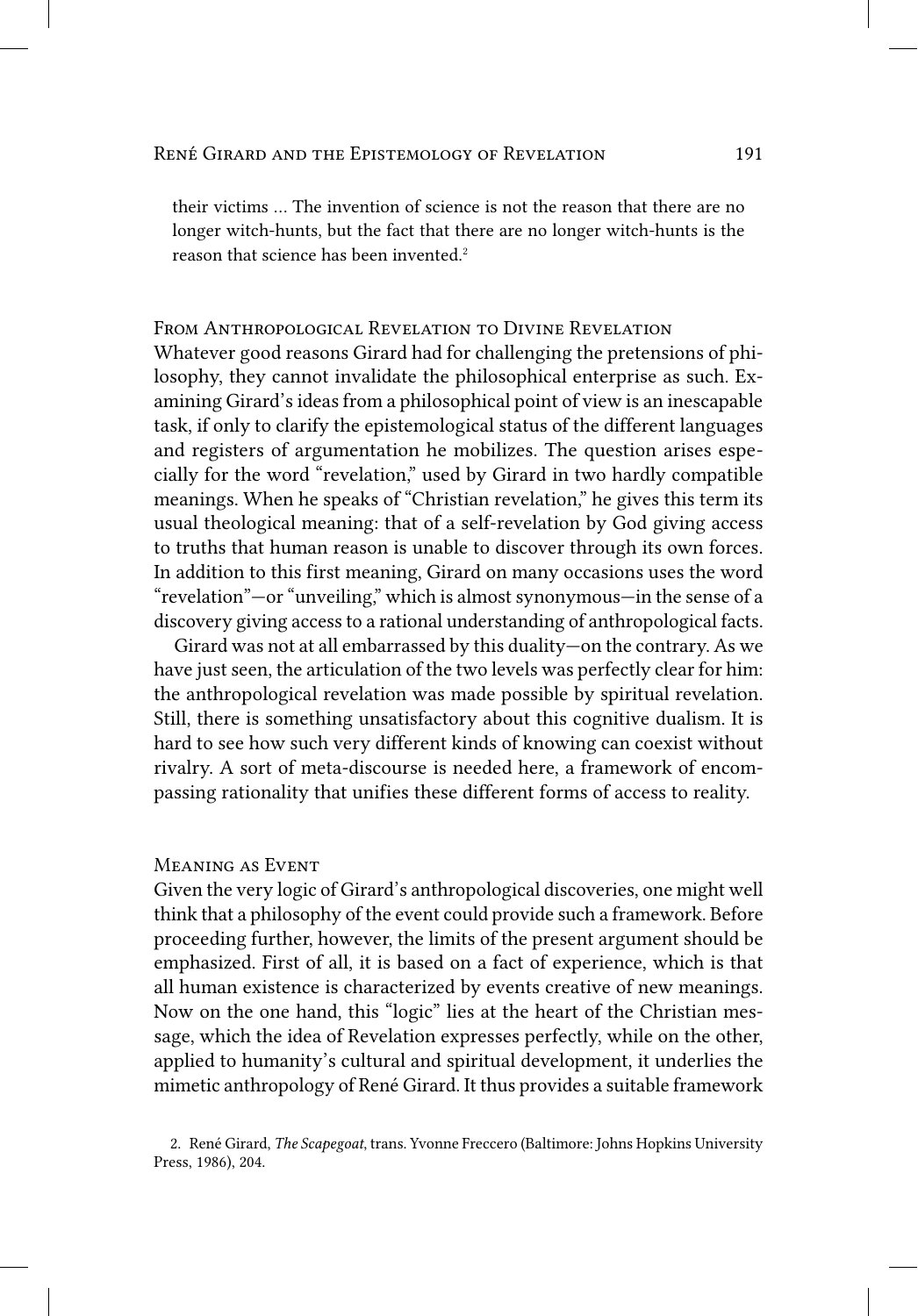for thinking about both Revelation and related notions, such as conversion and apocalypse, as accounting for inseparable anthropological and spiritual realities. It must be made clear that the word "logic" does not refer here to hypothetico‑deductive claims, but rather to the encompassing generative schema which seems to govern meaning as a process. This heuristic argument, based primarily on intuitive anthropological considerations, could presumably be extended in the direction of an onto-theology of the event by building on the Heideggerian conception of the historicality of Being, but this would need to be undertaken in the broader context of an in‑depth confrontation between the thoughts of Heidegger and Girard. 3

Let us start from the following observation: on a phenomenological level, Divine Revelation is analogous to certain decisively meaningful happenings in our existence, or in human history. The irruption of a radically new level of meaning, of a new dimension of experience, into a lived reality that apparently does not contain it at all is not an exclusive prerogative of religious experience. There is no shortage of examples of events that bring with them a new relationship to reality. Let us begin with a banal observation: the most significant things in our lives are the result of improbable circumstances, starting with the original and singular event of our birth, an event which, from the point of view of the one who was born, is an absolute beginning. It is, to use scientific language, a "singularity," a singular point in the course of time, the creation of a new world of lived experience. The enigma of birth places the entirety of our existence under the sign of a radical passivity: everything is given without action or will on our part.

This basic example suffices to illustrate our constitutive dependence on what gives meaning to our lives: we live under the regime of the meaningful event. But we could illustrate this in many ways, with more trivial examples. All that changes the face of our lives—love or friendship, works of art, reading, scientific discovery or religious conversion—are somehow unpredictable. The most important and significant cannot be anticipated, and it is often in the light of this unpredictability that we read our past existence.

#### THE JUDEO-CHRISTIAN REVELATION AS EVENT

As Girard himself pointed out, this recursive character of our interpretations—the fact that the past is always susceptible to re‑reading in the light of a new event—is typical of Judeo‑Christian Revelation: "In the Christian

<sup>3.</sup> See Anthony W. Bartlett, "A Flight of God: M. Heidegger and R. Girard," *Revista Portuguesa De Filosofia* 59, no. 4 (2003): 1101–20.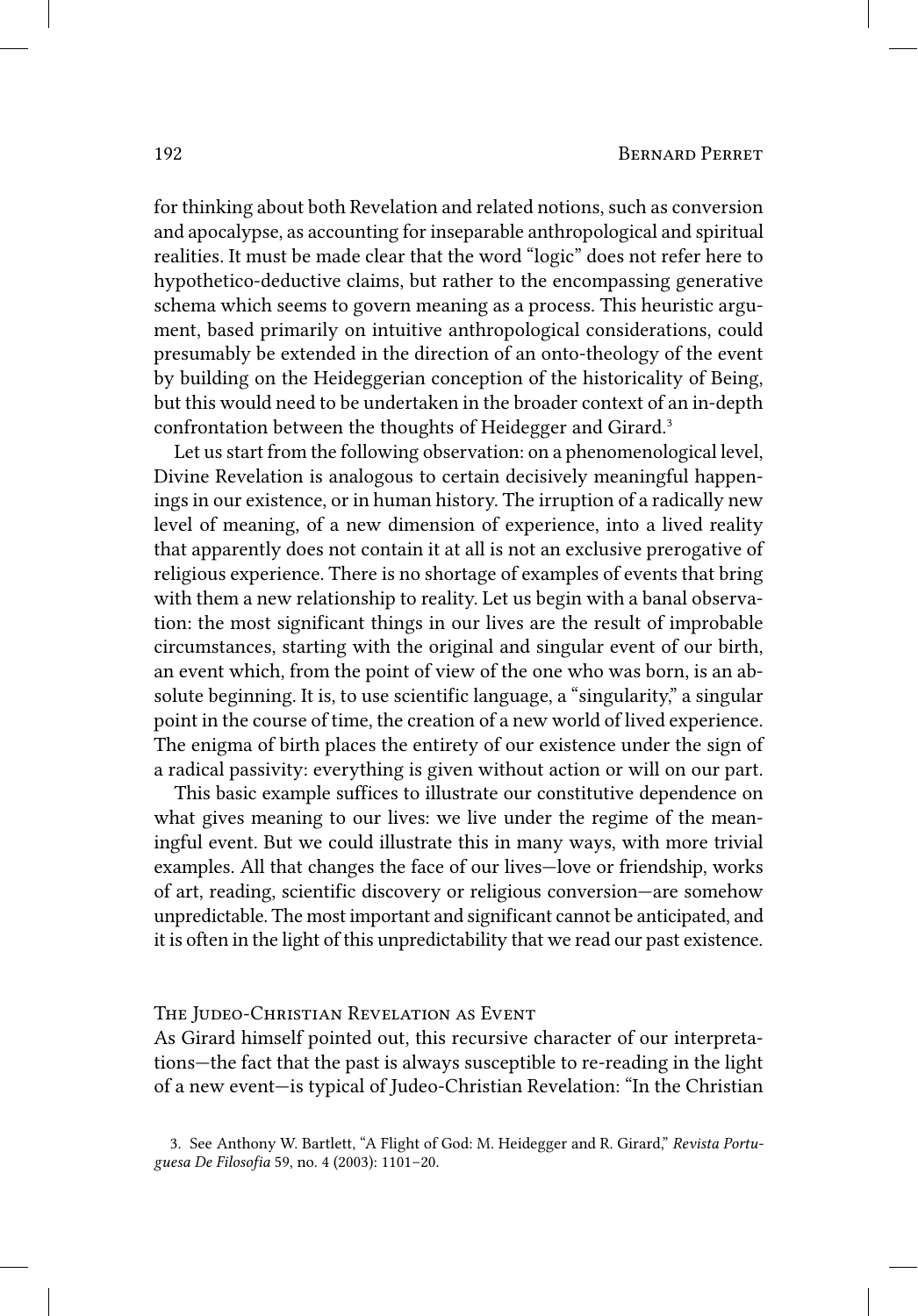world, it is always a question of re-reading not from the end but from beyond this end; in the light of this beyond, former perspectives are shown to be false." 4 The narrative of Emmaus provides a paradigmatic illustration of this statement. The central message of this text is about interpretation: the whole religious tradition of the Jewish people, and all that the apostles experienced during the life of Jesus, need to be read again in the light of the radical novelty of the Resurrection. 5

It is no coincidence that the two major Christian feasts are Christmas and Easter. The birth and resurrection of Christ are the key moments of Revelation and the unsurpassable instances of the irruption of another life into human reality. All of the New Testament fits with this logic. For the people he meets, Christ manifests himself in unprecedented words and actions. Miracles are the archetypal example of an event that creates a break in the normal order of things, but the same can be said of forgiveness, since Christ himself draws a parallel between the power to work miracles and the power to forgive.

Particularly manifest in Christian revelation, this logic is already present in the Hebrew Bible. One of the major themes of Jewish texts is the law of anti-idolatry.<sup>6</sup> While the idol is made by the "hand of man," God intervenes in History in a way that is both concrete and extraordinary, especially through his "great deeds" of war. In rejecting idolatry, the Jews rejected the illusion of a transcendence only reflecting the self-transcendence of a human community—that is, if we follow Girard, the externalization of its own violence, which is properly an idol—to turn to a transcendence emerging through the true otherness of the meaningful event.

God did, and will do, "new things" (Isaiah) for His people: that is the founding belief of the Jewish religion. Hence the importance of memory and thanksgiving, forgetting and ingratitude being often at the heart of God's reproaches: "They did not understand that I was taking care of them!" (Hos 11:3). Hence also the rejection of images: "Thou shalt not make for you any carved image, nothing like that which is in heaven above, or on the earth, here below, or in the waters, beneath Earth" (Ex 20:4).

Throughout the Bible, God manifests himself through extraordinary interventions and dramatic events, in the light of which prophets re-read and modified the pre‑existing religious framework. Girard saw this as the

<sup>4.</sup> René Girard, *Things Hidden Since the Foundation of the World*, trans. Stephen Bann and Michael Metteer (Stanford: Stanford University Press, 1987), 278.

<sup>5.</sup> See James Alison, *Jesus the Forgiving Victim* (Glenview, IL: Doers Publishing, 2013).

<sup>6.</sup> See Sandor Goodhart, "René Girard and the Innocent Victim," in *Violence Renounced. René Girard, Biblical Studies, and Peacemaking*, ed. Willard M. Swartley (Telford, PA: Pandora Press, 2000), 213.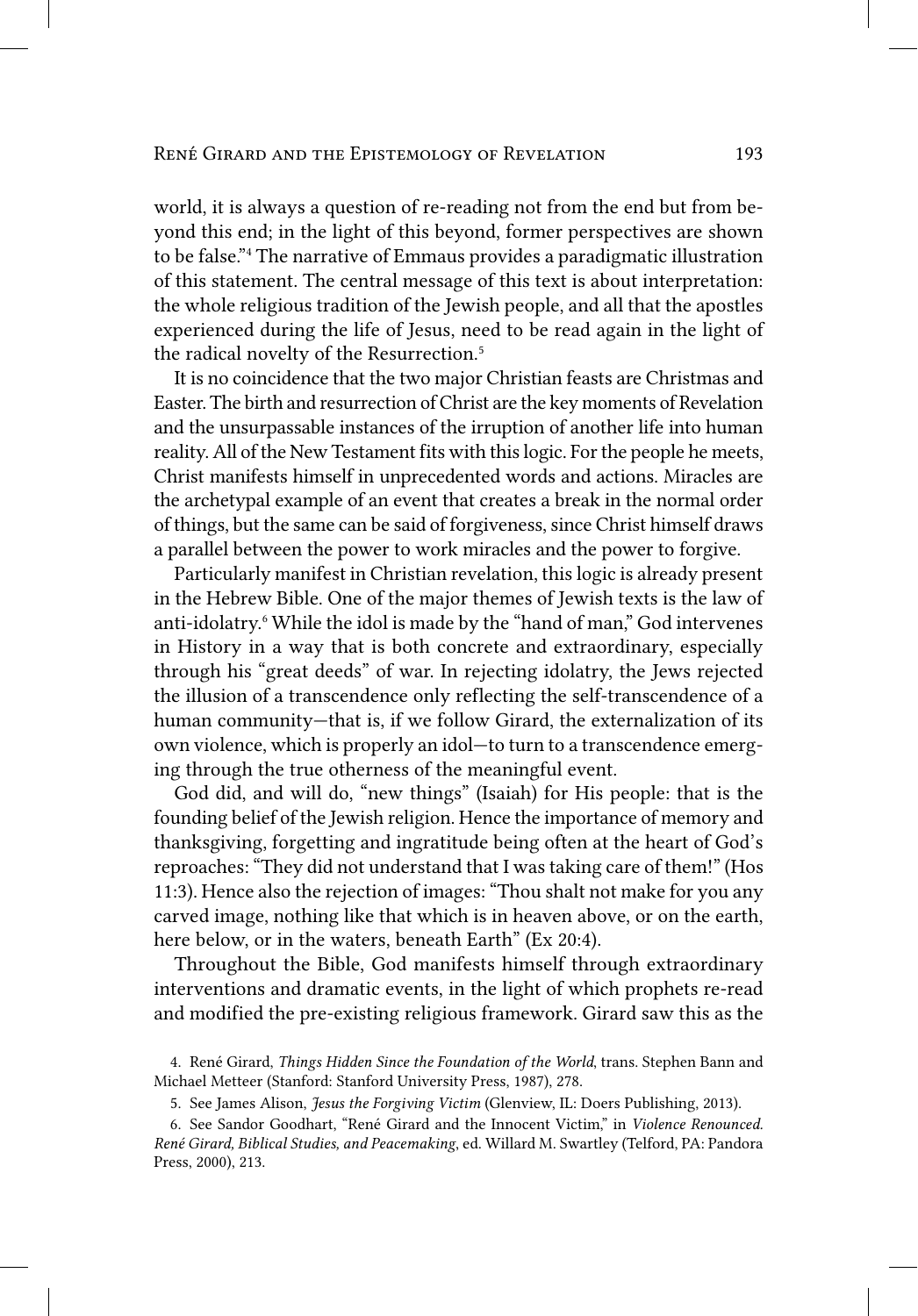superiority of Jewish prophetism over Greek tragedy: an ability to interpret the unfolding of history in an innovative way, bringing out new religious perspectives stemming from successive crises that they held in their minds and never ceased to meditate upon. 7

The Epistemological Relevance of the Paradigm of Revelation The idea of revelation meets the human experience of the meaningful event, a universal experience for both individuals and communities. The history of peoples, like that of individuals, is radically eventful. Great upheavals depend on individual initiatives that nobody could anticipate and they may reveal unknown aspects of the human condition. Meditating on the French Revolution in 1798, Immanuel Kant noted:

For such a phenomenon in human history is not to be forgotten, because it has revealed a tendency and faculty in human nature for improvement such that no politician, affecting wisdom, might have conjured out of the course of things hitherto existing, and one which nature and freedom alone, united in the human race in conformity with inner principles of right, could have promised. But so far as time is concerned, it can promise this only indefinitely and as a contingent event. 8

Far from being limited to individual experience and history, this paradigm holds in a general way, for all areas of knowledge. The notion of *emergence*, so important for describing what happens when growing complexity gives birth to a new class of phenomenon—for example when life, that is self-organization, appears within the continuum of chemical processes expresses the same idea of a phenomenological break within an empirical domain. But the idea of a break in a descriptive and operative register is equivalent to that of transcendence. A reality is seen as transcendent as soon as it requires a new mode of intelligibility. Accounting for it requires other words, other symbols, which are not simply defined using those employed to describe lower-level reality. The mathematical notion of transcendence perfectly illustrates this—indeed, so precisely that we cannot help but see more than a mere analogy there. A transcendent number, for

<sup>7.</sup> René Girard, *Violence and the Sacred*, trans. Patrick Gregory (Baltimore: Johns Hopkins University Press, 1979), 66–7.

<sup>8.</sup> Immanuel Kant, *The Conflict of the Faculties*, trans. Mary J. Gregor (New York: Abaris Books, 1979), 159.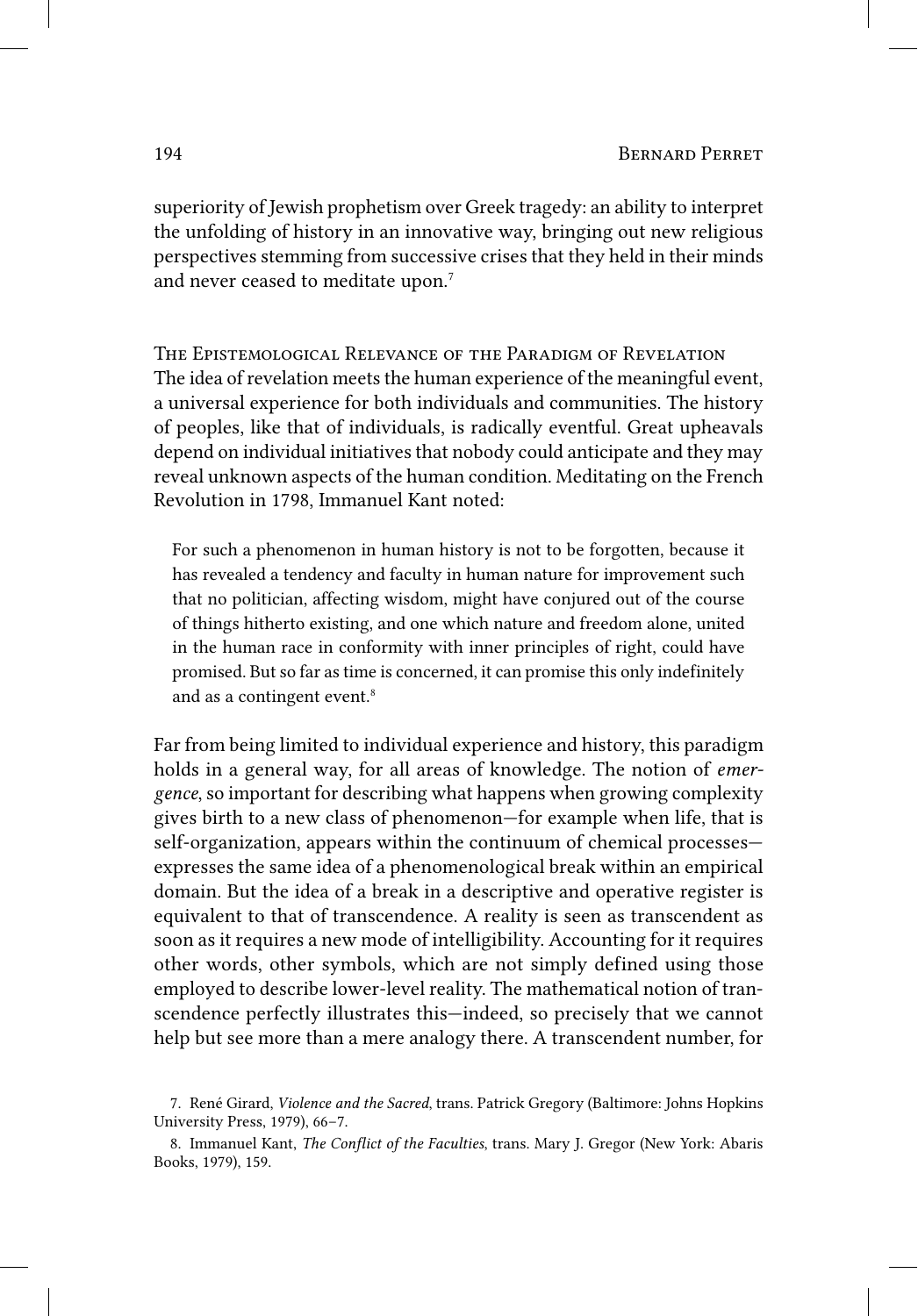example the number Pi (the relation between the circumference and the diameter of a circle), cannot be written as a finite combination of algebraic operations on natural numbers: it needs the use of a specific symbol (the letter Pi). Moreover, we need to broaden the scope of that which we have recourse to, so that it includes the abstract notion of infinity, to calculate and manipulate it.

Religious transcendence is a quite different thing, but very similar from a logical point of view. The unpredictable irruption of a reality from outside our usual empirical experience can be conceived as a particular manifestation of our dependence on events and facts that open up new perspectives on existence. The unification of different kinds of revelation under the sign of the meaningful event is not an enfolding of the supernatural into the anthropological, but a case of taking into account the fact that the human condition is open to a reality that overflows it. The experience of transcendence, understood in terms of how it relates to both the meaning of life and the understanding of the ultimate nature of reality as a form of radical rupture, is a constitutive dimension of the human condition.

Let us add that this novelty often emerges through pain. This is why the notion of revelation is closely related to that of apocalypse. The apocalyptic pessimism that has often been criticized in Girard can be seen as an epistemological principle, a particular expression of a general law which states that the meaning and value of a given reality are often perceived through the painful refusal of its negation. We are subject to a sort of privileging of the negative: what makes sense comes through evil and suffering. 9 This idea underlies Girard's thinking, including his conception of art: "Art interests me (…) only insofar as it intensifies the anguish of an era. Only thus does it fulfil its function, which is to reveal." 10

Mimetic Anthropology, Meaning as Event, and the Concept of Revelation

The schema of the meaningful event furnishes an epistemological key to Girard: all the great steps of the Girardian narrative are revelations. For him, the passage from animal to man cannot be analysed in purely biological

<sup>9.</sup> See John, quoted by Proust and Dostoevsky, and by Girard quoting them: "If the grain of wheat fallen to the ground does not die, it remains alone; but if he dies, he bears a lot of fruit" (Jn 12:24).

<sup>10.</sup> René Girard, *La conversion de l'art* (Paris: Flammarion, 2010), 15, my translation.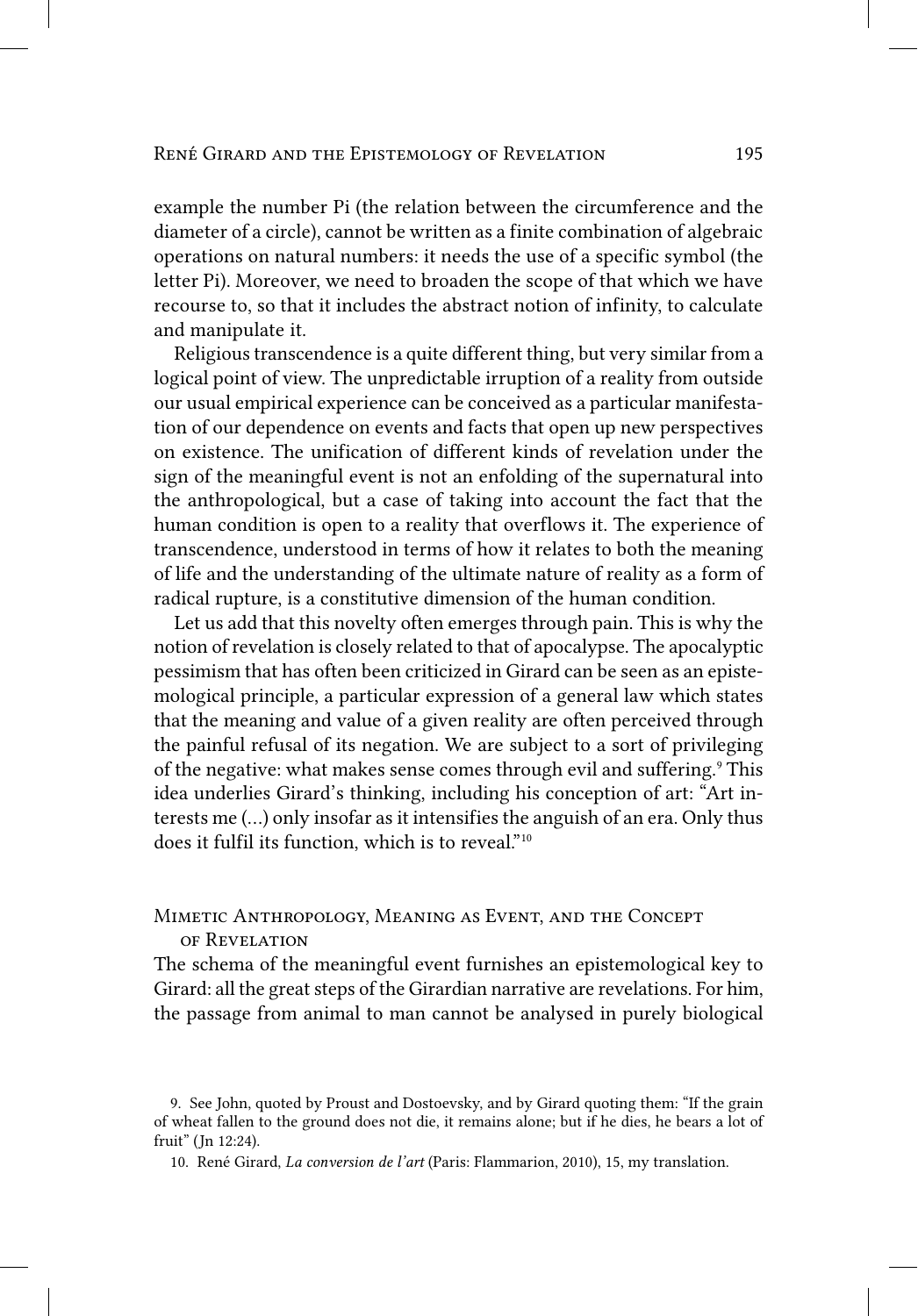terms 11 as the result of a progressive evolution of the physiology and way of life of our distant ancestors. The appearing of culture, i.e. an extended capacity for symbolization, must be thought of as a discontinuity. The scenario described by Girard is event-driven: the symbolic order emerged from the resolution of mimetic crises, as the result of a phenomenon of mental polarization, the attention of the members of a group in fusion being focused on a victim, a "singularity" standing out in the continuum of animal life. In this narrative, the symbol emerges from peculiar situations that give birth to radically new mental functioning.

The same logical schema underlies the Girardian interpretation of the Passion as an unveiling of human violence. The death and resurrection of Christ together constitute the singular and unpredictable event at the root of an unprecedented cultural upheaval. For Girard, Revelation can be seen as an anthropological break, but it presupposes a supernatural event. The Girardian reading of the Gospels is underpinned by the conviction that the extraordinary intelligence of their authors as regards the meaning of the words and actions of Jesus, in contrast to the disciples' pre‑Easter blindness, would not have been possible without the unique and overwhelming spiritual experience of the Resurrection.

Conversion as Access to a "Double Perspective"

Just as with "revelation," the question of a certain duality also arises in the case of the word "conversion." Girard analyses his own conversion to Christianity as a spiritual event, but he interprets it in the light of a concept of "novelistic conversion" that is not merely a synonym for religious conversion. It was during his study of the European novel, which culminated in his first great book *Deceit, Desire, and the Novel*,  12 that he came to undergo a spiritual experience similar to the ones he had just identified in the conclusions of the great novels by Cervantes, Proust, Stendhal, Flaubert and Dostoevsky. 13 The singularity of Girard's spiritual and intellectual course

11. Paul Dumouchel, "An Essay on Hominization: Current Theories, Girardian-Darwinian Approaches," in *The Palgrave Handbook of Mimetic Theory and Religion*, ed. James Alison and Wolfgang Palaver (New York: Palgrave Macmillan, 2017), 13.

12. René Girard, *Deceit, Desire, and the Novel: Self and Other in Literary Structure*, trans. Yvonne Freccero (Baltimore: Johns Hopkins University Press, 1965).

13. "In autumn 1958, I was working on my book about the novel, on the twelfth and last chapter that's entitled 'Conclusion.' I was thinking about the analogies between religious experience and the experience of a novelist who discovers that he's been consistently lying, lying for the benefit of his Ego, which in fact is made up of nothing but a thousand lies that have accumulated over a long period, sometimes built up over an entire lifetime. I ended up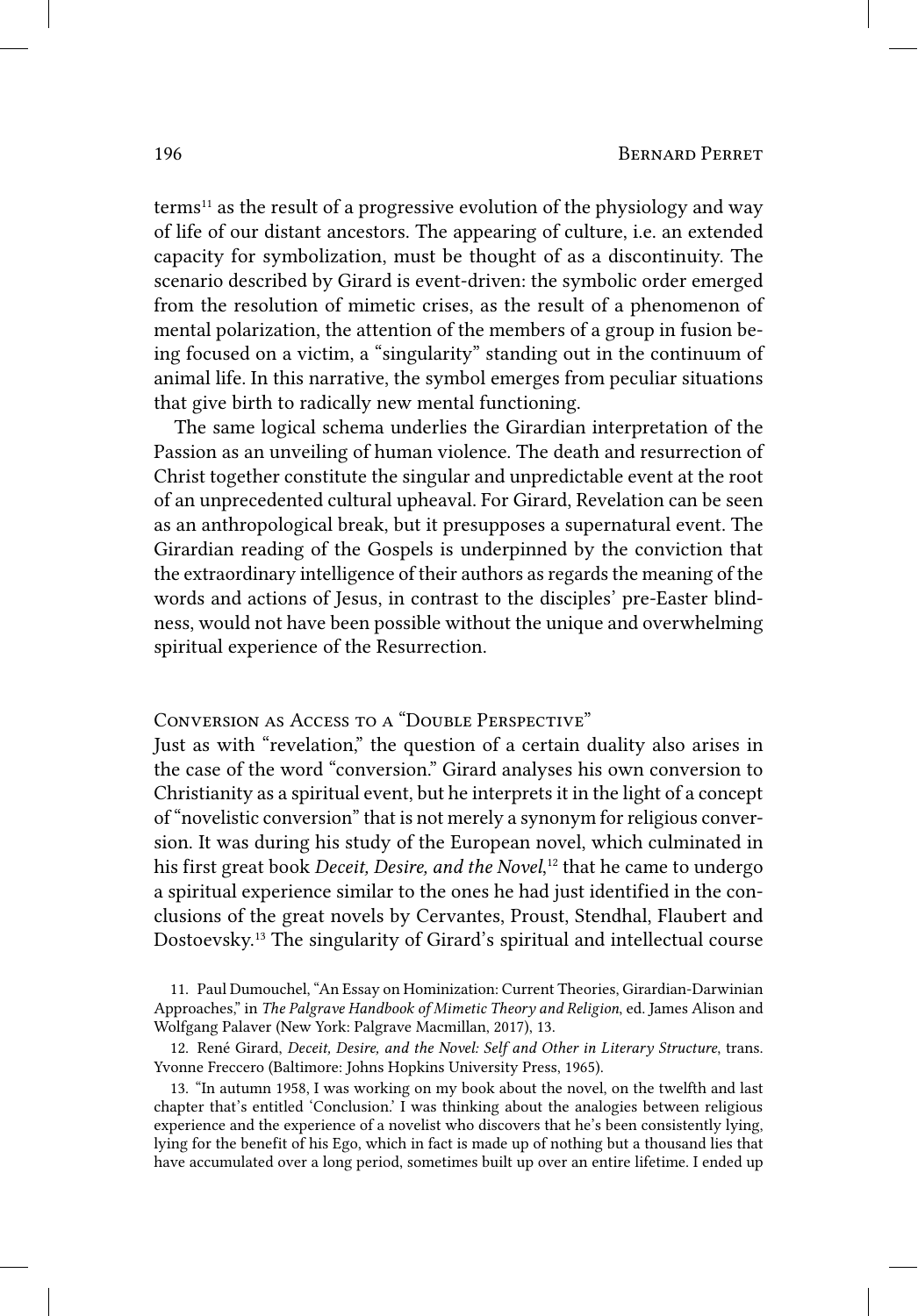#### René Girard and the Epistemology of Revelation 197

lies in the paradox of a religious conversion sparked, or at least stimulated, by reflection on an aesthetic and moral experience, while those who underwent the latter, the "novelists of genius," mostly remained agnostic.

*Deceit, Desire and the Novel* is a reflection on desire and rivalry analysed through the lens of literature. Girard shows that the genius of the great novelists resides in their lucidity as to the nature of human desire. These authors, each in their own way, reach an anthropological truth, achieved through a great struggle against what Girard calls the "romantic illusion"—namely, the belief in the autonomy of desire. By the end of all of these books, the theme of conversion has shown up. Girard notes a striking similarity in the conclusions of the novels, which he interprets in terms of conversion: "All novelistic conclusions are conversions." What is meant here by conversion is primarily an arrival at lucidity—a loss of those illusions which, until then, had kept the hero running. Confronted with the failure of their enterprises and the proximity of death, the heroes become aware of the vanity of their desires. They pronounce "words that clearly contradict their old ideas," and disavow their model: "Don Quixote gives up his knights, Julien Sorel his revolt and Raskolnikov his superman." Can we discern a religious dimension in this reversal? This is obviously something that would be legitimate for Dostoevsky and Cervantes, but much less so for the other authors concerned (Proust, Stendhal, Flaubert).

The case of Proust is the most interesting one. The author of *In Search of Lost Time* (*À la recherche du temps perdu*) does not seem to care about God: his only real concern is the process of creation. Yet literary glory is not his ultimate goal: he has the intuition of something beyond, which literature could approach without taking the plunge of religious conversion. The aspiration towards aesthetic triumph is not a matter of mere pride, in that it requires the author to inhabit a horizon of meaning that goes beyond his own person. This overcoming of self is typical of what Girard calls the "double perspective" 14—that is, a *renewed* view of reality that superimposes itself in a critical way on that which the subject had before his or her "conversion." It is as if the "convert" has reached a higher position, from which everything appears to him or her in a hitherto invisible relief. Now for Girard, this doubling in respect of how one regards things is typical of a religious conversion. He notes that he might well have compared the experience of novelistic

understanding that I was going through an experience of the kind that I was describing." René Girard, *When These Things Begin: Conversations with Michel Treguer*, trans. Trevor Cribben Merrill (East Lasting, MI: Michigan University Press, 2014).

<sup>14.</sup> Girard, *La conversion de l'art*, 199.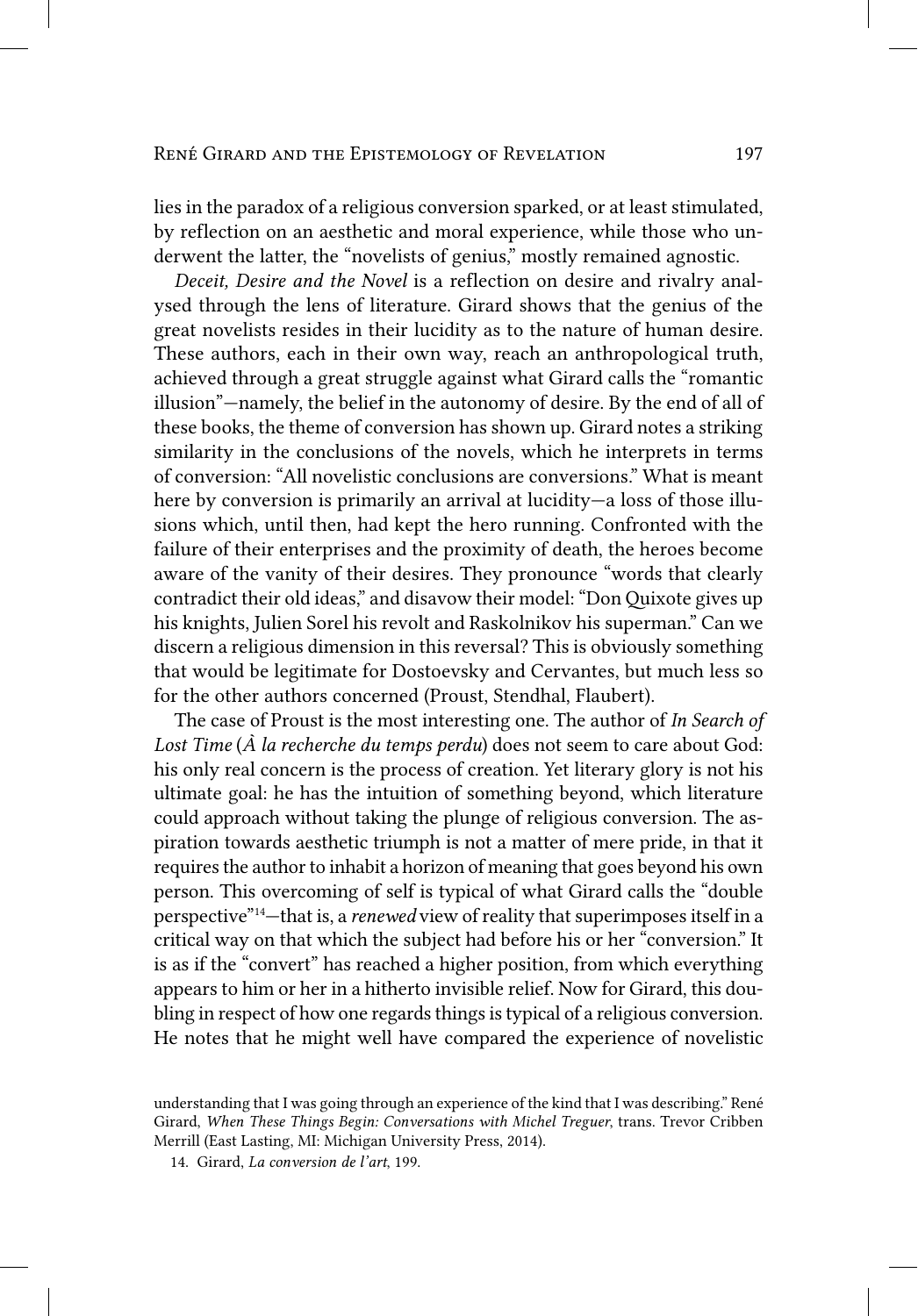conversion to the *Confessions* of St. Augustine—the first example of such a double perspective in the context of literary autobiography. And, above all, he observes that the Gospels themselves testify to a post‑Resurrection transformation of the apostles' understanding of what they had lived through with Jesus: one which enables them to make a true account of it, without hiding anything of their own failures in understanding and behaviour. In the same way, through the eyes of his hero, the novelist sees what he or she did not want to see, and publicly acknowledges his or her blindness.

The notion of double perspective makes it possible to establish a link here with the schema of the meaningful event. Like a religious conversion, the novelistic conversion is a kind of revelation, seen as a gaining of access to a higher point of view. Looked at in this way, the analogy proposed by Girard would certainly seem to make sense.

### Apocalypse, Revelation and Eschatological Perspectives

Even before converting to Christianity, Girard had had, in his own words, an apocalyptic conception of history. This is a key feature of his approach, which he always assumed as a kind of profession of faith: "My thought has always been apocalyptic."<sup>15</sup> In many places, he makes extensive use of the word "apocalypse" to describe situations of rising violence and of social disintegration heralding catastrophes, but also the emergence of truth through such catastrophes. Up to and including his last book,<sup>16</sup> this apocalyptic turn coloured his thinking and his conception of Christianity. The theme is present from *Deceit, Desire and the Novel* onwards—as one that is closely linked to that of conversion. The failure of metaphysical desire leads to a reversal, a revelation experienced through a series of dramatic events and in response to the approach of death: a "novelistic apocalypse" that prepares the novelistic conversion.

In the last chapter of the book, entitled "The Dostoevskian Apocalypse," Girard shows how Dostoevsky portrays the catastrophic failure of desire, the march of his characters towards self‑destruction, the complete disintegration of their pride, and the revelation to them of the truth. 17 He notes that the metaphysical structure of Dostoevsky's novels "can always be defined as an apocalypse."<sup>18</sup>

17. Girard, *Deceit, Desire, and the Novel: Self and Other in Literary Structure*, 256–89.

<sup>15.</sup> René Girard, *The One by Whom Scandal Comes*, trans. Malcolm B. DeBevoise (East Lansing, MI: Michigan State University, 2014), 72.

<sup>16.</sup> See René Girard, *Battling to the End: Conversation with Benoît Chantre* (East Lansing, MI: Michigan State University Press, 2010).

<sup>18.</sup> Ibid., 288.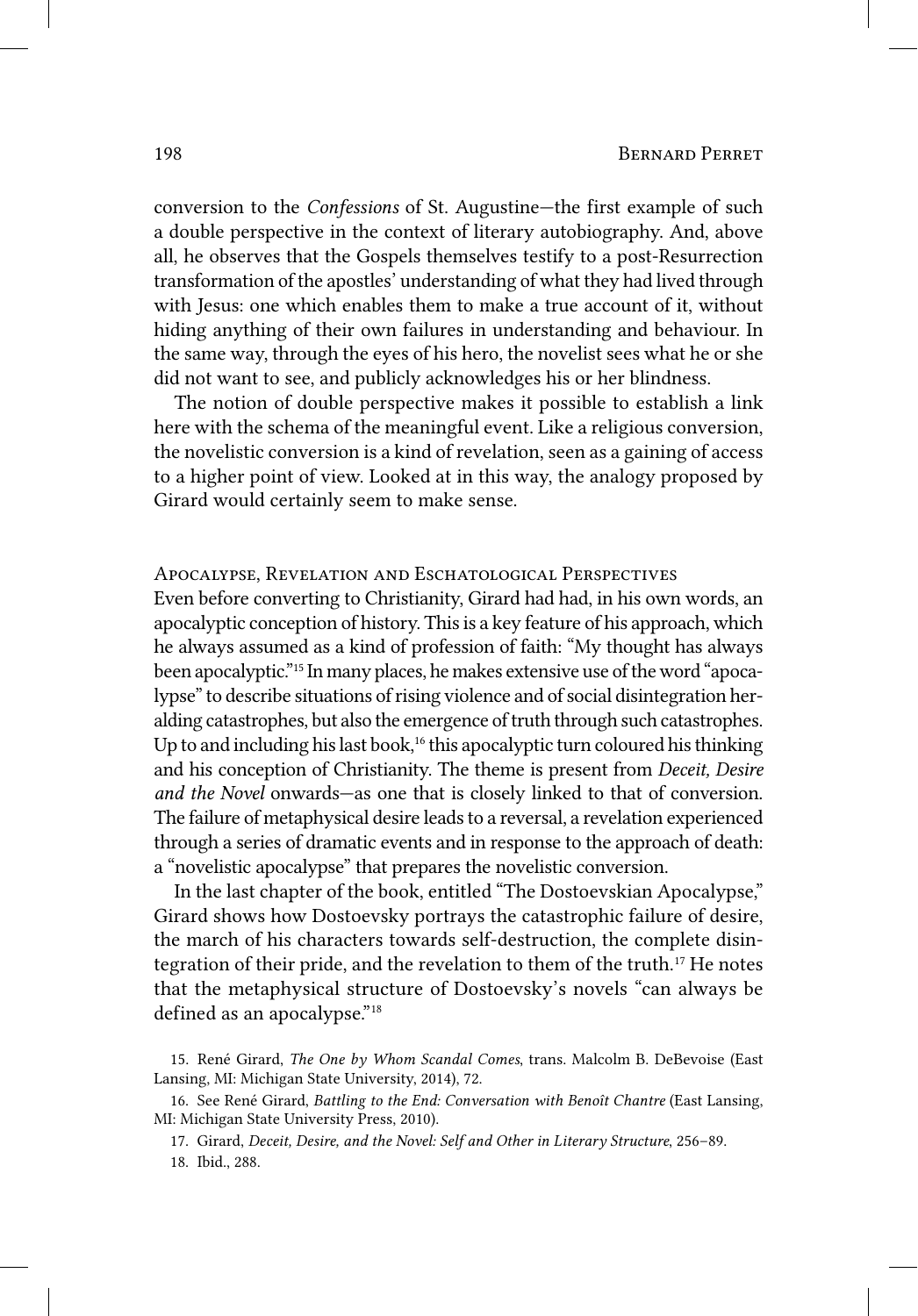#### René Girard and the Epistemology of Revelation 199

In a theological context, the word "apocalypse" evokes the violent irruption of God's justice in order to put an end to human history. This is how the apocalyptic prophecies of the synoptic gospels have most often been interpreted. We are therefore potentially confronted with a new instance of the sort of duality that involves both the religious and the anthropological uses of a word. However, in this case, Girard cuts short any such dualism. For him, the violence evoked in the New Testament cannot be of divine origin. This would be contrary to the central Gospel message of the radical nonviolence of God, notably expressed in Matthew's passage on the love of enemies (Mt 5:44–8).

Girard strove to show that, under the guise of divine violence, the texts "speak of a war among people, not of a war of God against humans," 19 reflecting Jesus' awareness of the concrete historical consequences of His coming. By revealing the unjust and deceptive nature of a human order based on the externalization and veiling of violence, He could only weaken it, engaging humanity on a dangerous path that would force humans to choose between conversion and the unleashing of violence.

However, even if we admit with Girard that many of Christ's words refer to human violence,<sup>20</sup> the question of the ultimate Revelation of God remains, inevitably linked as it is to the prospect of a completion of History.<sup>21</sup> The epistemological framework sketched above makes it possible to put into perspective the difficulty that might arise should Girard be considered to have improperly downplayed the genuinely metaphysical dimension of the Apocalypse. It becomes possible to unify the different aspects of the same message: the announcement of a destructive exacerbation of human violence, the urgency of conversion and the prospect of an ultimate Revelation completing the Divine Creation. Whichever aspect one privileges, the future presents

#### 19. Girard, *Battling to the End*, 48.

20. "You think that I have come to provide peace upon the earth. Not at all, I tell you, but rather division. For from now on, five in one household will be divided: three against two, and two against three. A father will be divided against the daughter, and the daughter against the mother, a mother-in-law against daughter-in-law, and daughter-in-law against mother-inlaw" (Luke 12:51–3). Let us add that an interpretation that emphasizes the inability of men to live in peace without sacrificial crutches coheres in its entirety with the words of Christ, who opposes his peace to peace "as the world gives" (Jn 14:27). (Both quotations from a new translation from the Greek by David Robert Palmer, http://bibletranslation.ws/palmer-translation/

21. Ward offers the following comment: "Yet the 'wrath of God' is inescapably part of the apocalyptic language of the New Testament (for instance Revelation 15–6) and is arguably open to an interpretation that would be in accord with the more metaphysical dimension of Girard's thought, expressed in *Deceit, Desire and the Novel*." Bruce K. Ward, "Apocalypse: Hope Against All Hope," in *The Palgrave Handbook of Mimetic Theory and Religion*, ed. James Alison and Wolfgang Palaver (New York: Palgrave Macmillan, 2017), 406.